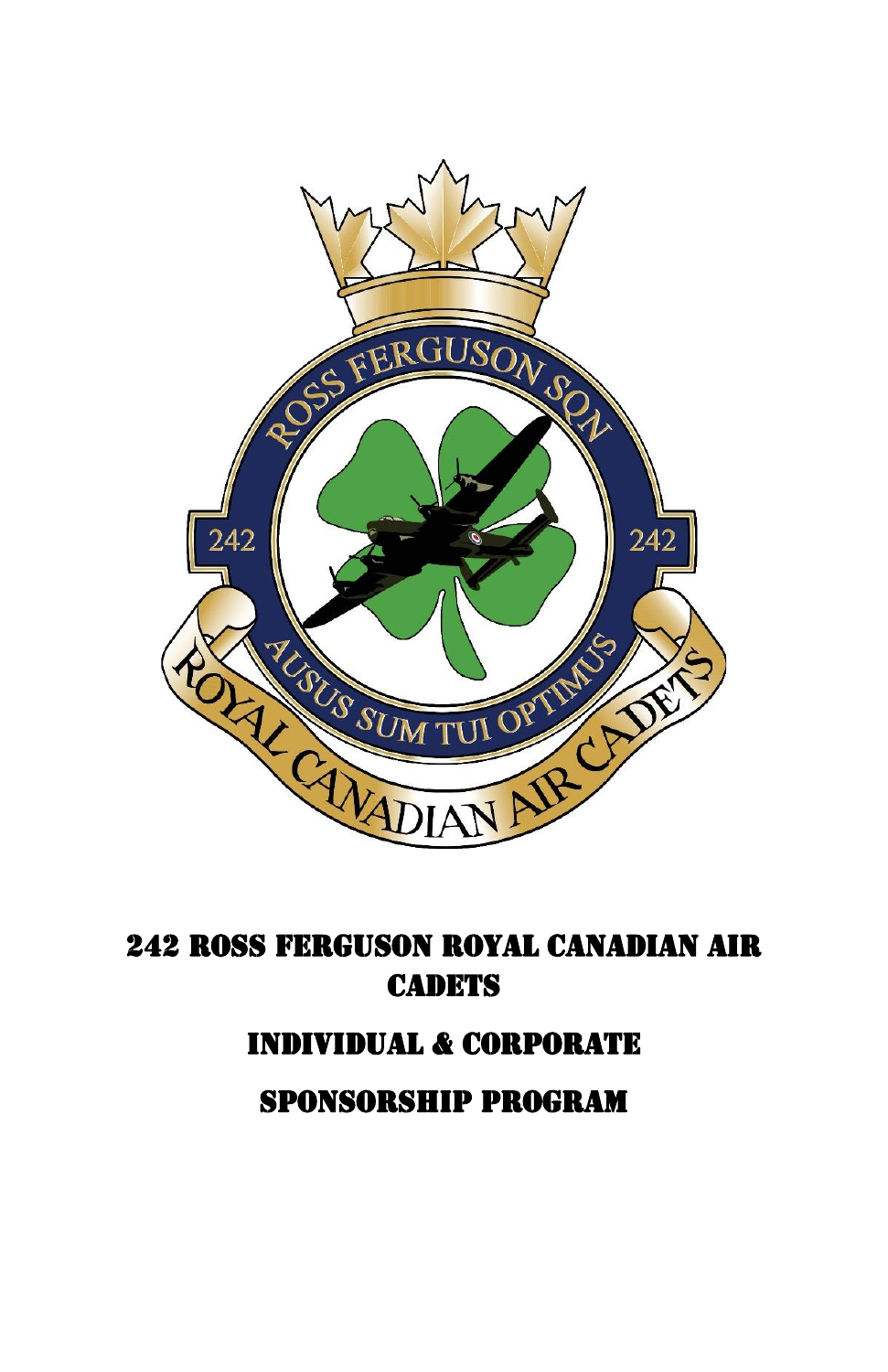To Whom it May Concern,

This letter is to formally request your support for the 242 Ross Ferguson Air Cadet Squadron Sponsorship Program. We are expanding our efforts to fund our program so that the cadets may enjoy a full range of training opportunities.

Please take a few moments to review the attached documentation. We are accepting sponsorships on multiple personal and corporate levels. All sponsors will be issued a tax receipt and level-dependant rewards.

Any contribution you can make would be deeply appreciated. Our Squadron, Cadets, and volunteers gain lifelong memories and skills from the cadet program and make connections that are simply remarkable.

Cheques to be made payable to: 242 Ross Ferguson Air Cadet Squadron

Arrangements can be made by emailing: [ssc242erin@gmail.com](mailto:ssc242erin@gmail.com) to begin your sponsorship journey.

The Sponsorship Program will be a centerpiece to our fundraising efforts and offer individuals and businesses the opportunity to share in 242 Ross Ferguson pride.

With sincere gratitude,

The 242 Ross Ferguson Sponsoring Committee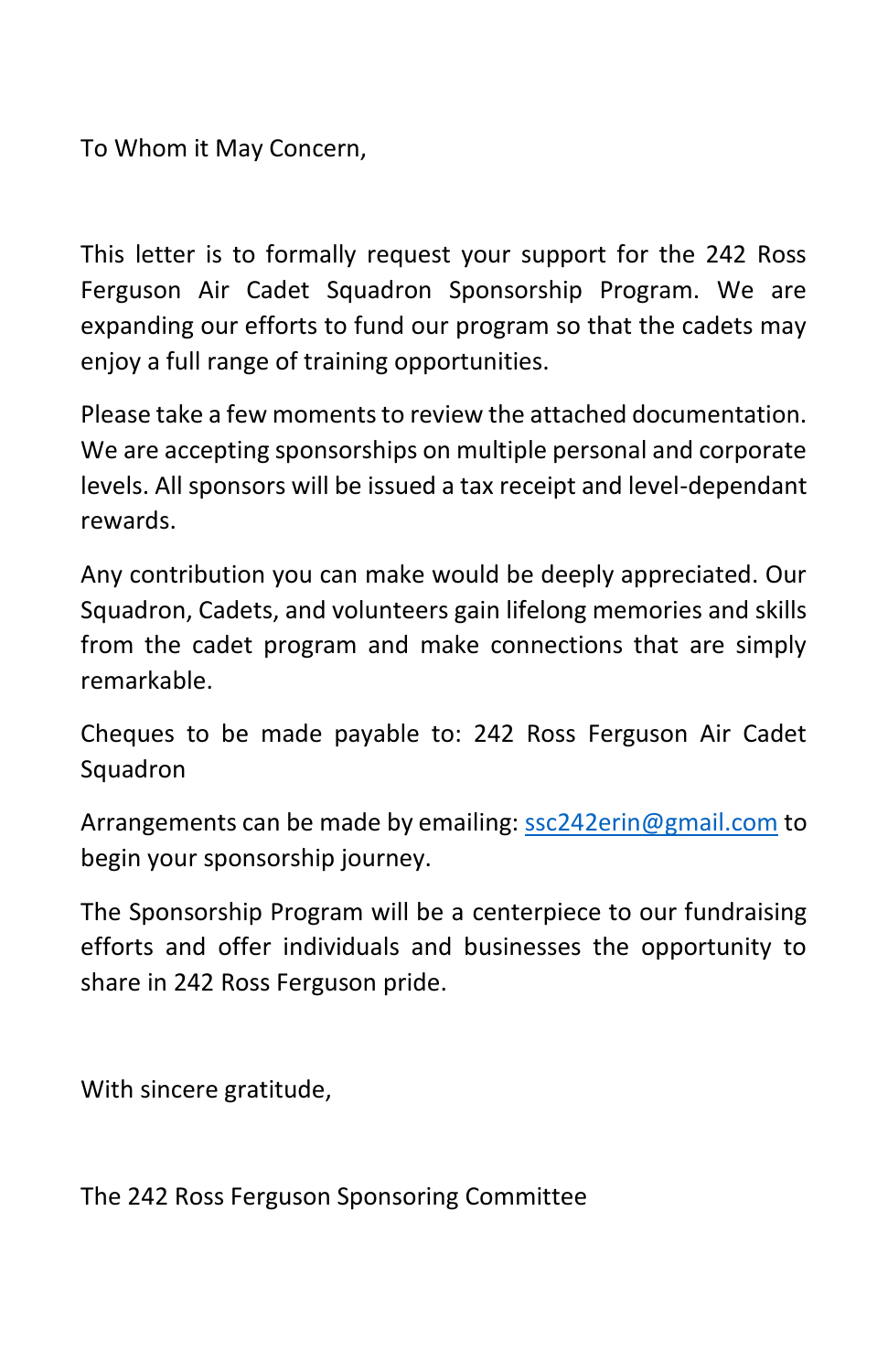### **INDIVIDUAL SPONSORSHIP PROGRAM**

|  | Rank                                                      | <b>Investment</b> | <b>Reward</b>                  |
|--|-----------------------------------------------------------|-------------------|--------------------------------|
|  | Air Cadet                                                 | \$50              | Coffee Mug                     |
|  |                                                           |                   | Tax Receipt                    |
|  | Leading Air Cadet                                         | \$100             | Coffee Mug                     |
|  |                                                           |                   | Lanyard                        |
|  |                                                           |                   | <b>Tax Receipt</b>             |
|  | Corporal                                                  | \$150             | Coffee Mug                     |
|  |                                                           |                   | Popsocket                      |
|  |                                                           |                   | <b>Tax Receipt</b>             |
|  | <b>Flight Corporal</b>                                    | \$200             | Coffee Mug                     |
|  |                                                           |                   | <b>Mask</b>                    |
|  |                                                           |                   | <b>Tax Receipt</b>             |
|  | Sergeant                                                  | \$250             | Coffee Mug                     |
|  |                                                           |                   | <b>Sock</b>                    |
|  |                                                           |                   | Tax Receipt                    |
|  | <b>Flight Sergeant</b>                                    | \$300             | Coffee Mug                     |
|  |                                                           |                   | <b>T Shirt</b>                 |
|  |                                                           |                   | Tax Receipt                    |
|  | <b>Warrant Officer</b><br><b>Second Class</b><br>(Deputy) | \$400             | Coffee Mug                     |
|  |                                                           |                   | <b>Golf Shirt</b>              |
|  |                                                           |                   | <b>Tax Receipt</b>             |
|  | <b>Warrant Officer</b>                                    | \$500             | Coffee Mug                     |
|  | First Class (Chief)                                       |                   | <b>Sweater</b>                 |
|  |                                                           |                   | <b>Tax Receipt</b>             |
|  |                                                           |                   | Invitation to annual for \$500 |

\*\* Red text indicates package increase\*\*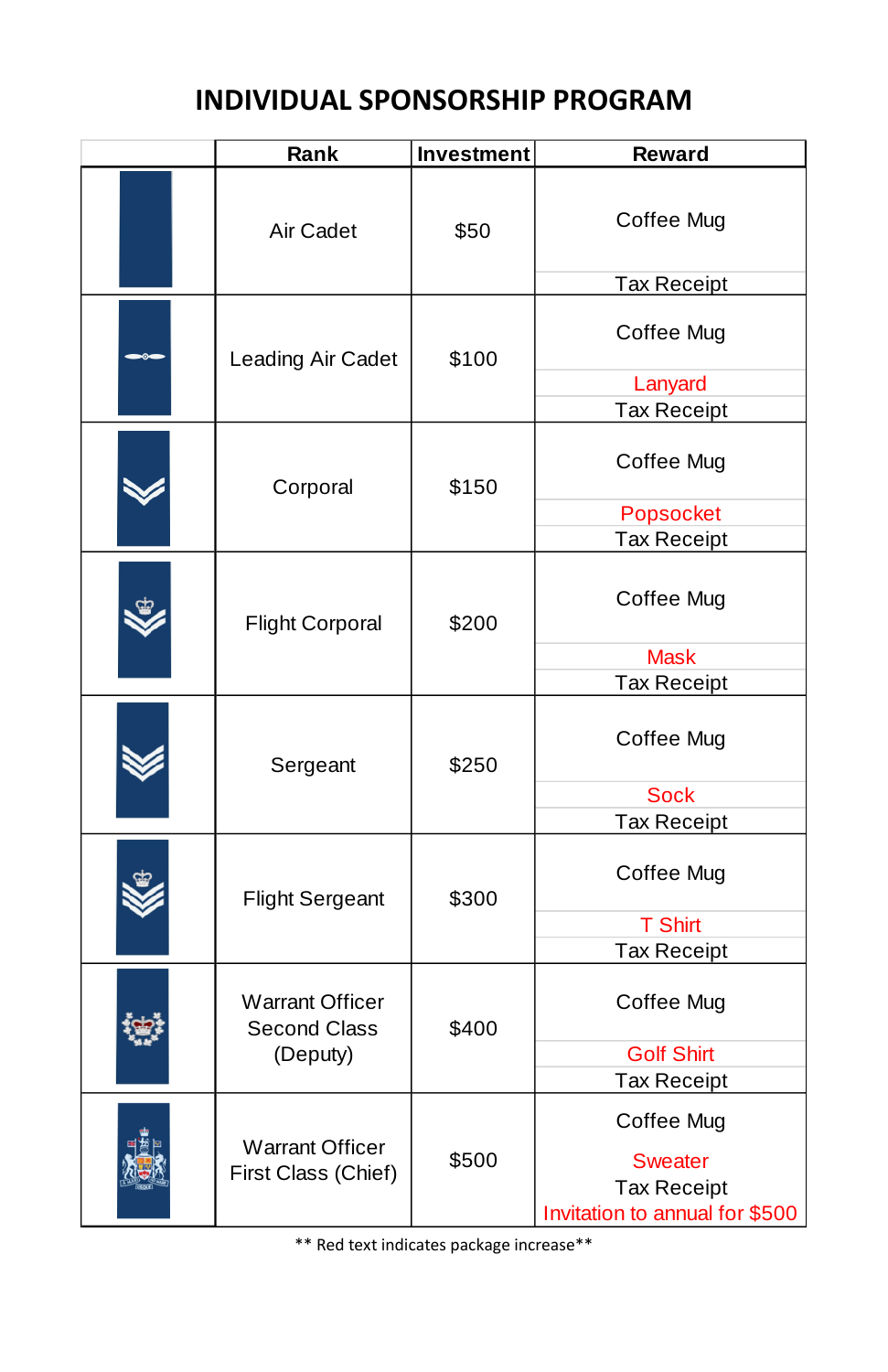## **CORPORATE SPONSORSHIP PROGRAM**

|  | Rank       | Investment | Reward                                                 |
|--|------------|------------|--------------------------------------------------------|
|  |            |            | T Shirt                                                |
|  |            |            | Lanyard                                                |
|  |            | \$100      | Website advertisement - on 242 Sponsor site            |
|  | Officer    |            | with a link to your companys website/page              |
|  | Cadet      |            | Group Photo of the Unit                                |
|  |            |            | Space in our newsletter                                |
|  |            |            | Thank you for your Sponsorship on our<br>Facebook page |
|  |            |            | <b>Tax Receipt</b>                                     |
|  |            |            | T-Shirt                                                |
|  |            |            | <b>Coffee Mug</b>                                      |
|  |            |            | Lanyard                                                |
|  |            |            | Website advertisement - on 242 Sponsor site            |
|  | Second     | \$200      | with a link to your companys website/page              |
|  | Lieutenant |            | Group Photo of the Unit                                |
|  |            |            | Space in our newsletter                                |
|  |            |            | Thank you for your Sponsorship on our<br>Facebook page |
|  |            |            | <b>Tax Receipt</b>                                     |
|  |            |            | T-Shirt                                                |
|  |            |            | Coffee Mug                                             |
|  |            |            | <b>Mask</b>                                            |
|  |            |            | Website advertisement - on 242 Sponsor site            |
|  |            |            | with a link to your companys website/page              |
|  | Lieutenant | \$250      | Group Photo of the Unit                                |
|  |            |            | Space in our newsletter                                |
|  |            |            | Thank you for your Sponsorship on our<br>Facebook page |
|  |            |            | <b>Tax Receipt</b>                                     |
|  |            |            | Logo displayed on Cadet trailer at the Legion          |
|  | Captain    | \$500      | <b>Golf Shirt</b>                                      |
|  |            |            | Coffee Mug                                             |
|  |            |            | <b>Toque</b>                                           |
|  |            |            | Mask                                                   |
|  |            |            | Website advertisement - on 242 Sponsor site            |
|  |            |            | with a link to your companys website/page              |
|  |            |            | Group Photo of the Unit                                |
|  |            |            | Space in our newsletter                                |
|  |            |            | Thank you for your Sponsorship on our<br>Facebook page |
|  |            |            | <b>Tax Receipt</b>                                     |
|  |            |            | Logo displayed on Cadet trailer at the Legion          |

**INDIVIDUALS CAN PURCHASE IN AT CORPORATE LEVELS**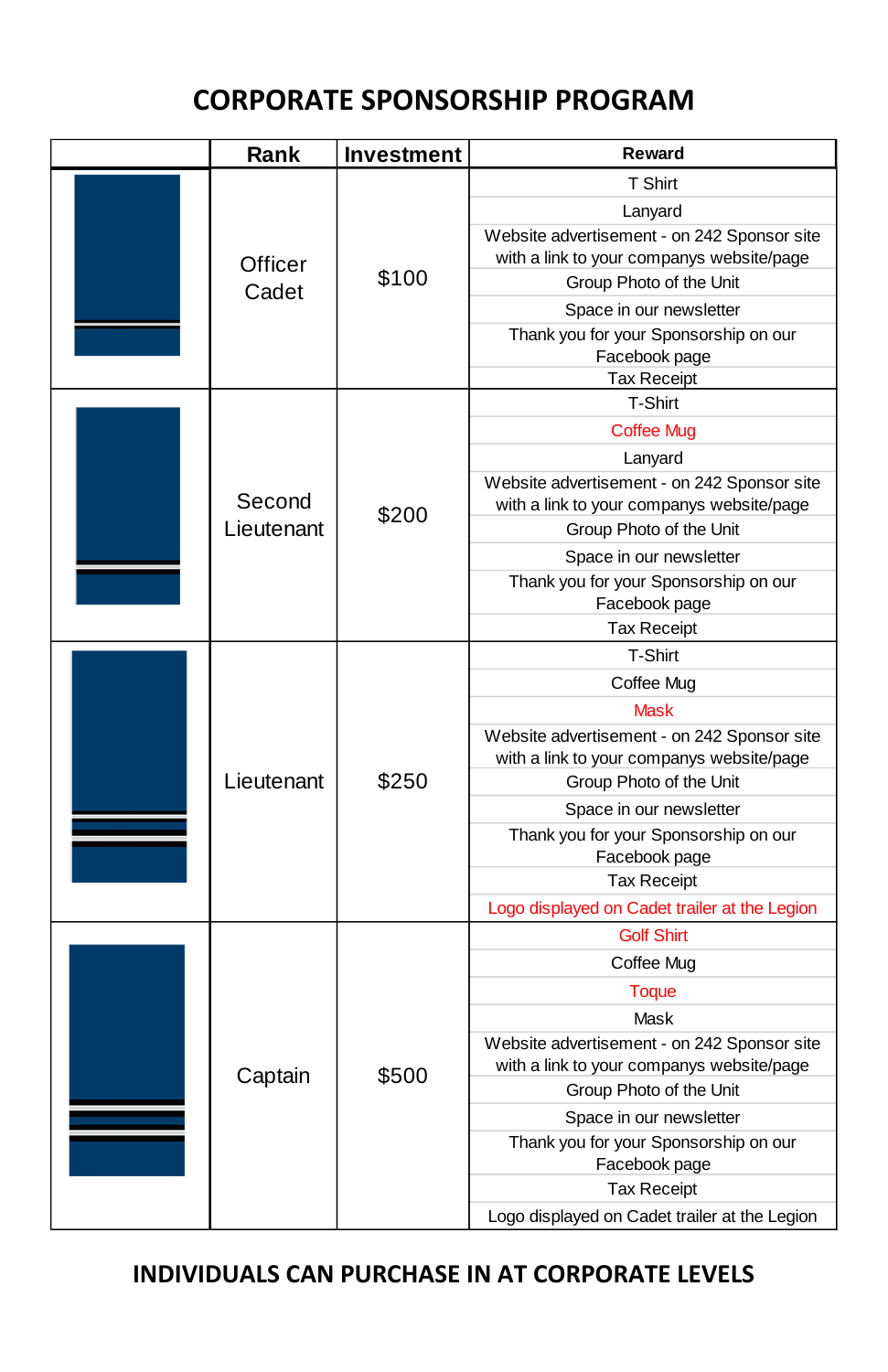## **CORPORATE CONTINUED**

|  |             |               | <b>Sweatshirt</b>                                                                        |
|--|-------------|---------------|------------------------------------------------------------------------------------------|
|  | Coffee Mug  |               |                                                                                          |
|  |             |               | Toque                                                                                    |
|  |             |               | Website advertisement - on 242 Sponsor site                                              |
|  |             |               | with a link to your companys website/page                                                |
|  |             |               | Group Photo of the Unit                                                                  |
|  |             |               | Space in our newsletter                                                                  |
|  | Major       | \$1,000       | Thank you for your Sponsorship on our<br>Facebook page                                   |
|  |             |               | <b>Tax Receipt</b>                                                                       |
|  |             |               | Logo displayed on Cadet trailer at the Legion                                            |
|  |             |               | <b>Invitation to our Annual Ceromony</b>                                                 |
|  |             |               | Appreciation plaque with photo                                                           |
|  |             |               | <b>Sponsorship Tile on Banner</b>                                                        |
|  |             |               | Mentioned in correspondence team article                                                 |
|  |             |               | Sweatshirt                                                                               |
|  |             |               | Coffee Mug                                                                               |
|  |             |               | Toque                                                                                    |
|  |             |               | <b>Mask</b>                                                                              |
|  |             |               | Website advertisement - on 242 Sponsor site                                              |
|  |             |               | with a link to your companys website/page                                                |
|  |             | 1500 (can     | Group Photo of the Unit                                                                  |
|  | Lieutenant- | make in 2     | Space in our newsletter                                                                  |
|  | Colonel     | installments) | Thank you for your Sponsorship on our<br>Facebook page                                   |
|  |             |               | <b>Tax Receipt</b>                                                                       |
|  |             |               | Logo displayed on Cadet trailer at the Legion                                            |
|  |             |               | Invitation to our Annual Ceromony                                                        |
|  |             |               | Appreciation plaque with photo                                                           |
|  |             |               | Sponsorship Tile on Banner                                                               |
|  |             |               | Mentioned in correspondence team article                                                 |
|  |             |               | <b>Jacket</b>                                                                            |
|  |             |               | Coffee Mug                                                                               |
|  |             |               | Toque                                                                                    |
|  |             |               | Website advertisement - on 242 Sponsor site<br>with a link to your companys website/page |
|  |             |               | Group Photo of the Unit                                                                  |
|  |             | \$2000 (can   | Space in our newsletter                                                                  |
|  | Colonel     | make in 2     | Thank you for your Sponsorship on our<br>Facebook page                                   |
|  |             | installments) | <b>Tax Receipt</b>                                                                       |
|  |             |               | Invitation to our Annual Ceromony                                                        |
|  |             |               | Logo displayed on Cadet trailer at the Legion                                            |
|  |             |               | Appreciation plaque with photo                                                           |
|  |             |               | Sponsorship Tile on Banner                                                               |
|  |             |               | Mentioned in correspondence team article                                                 |
|  |             |               |                                                                                          |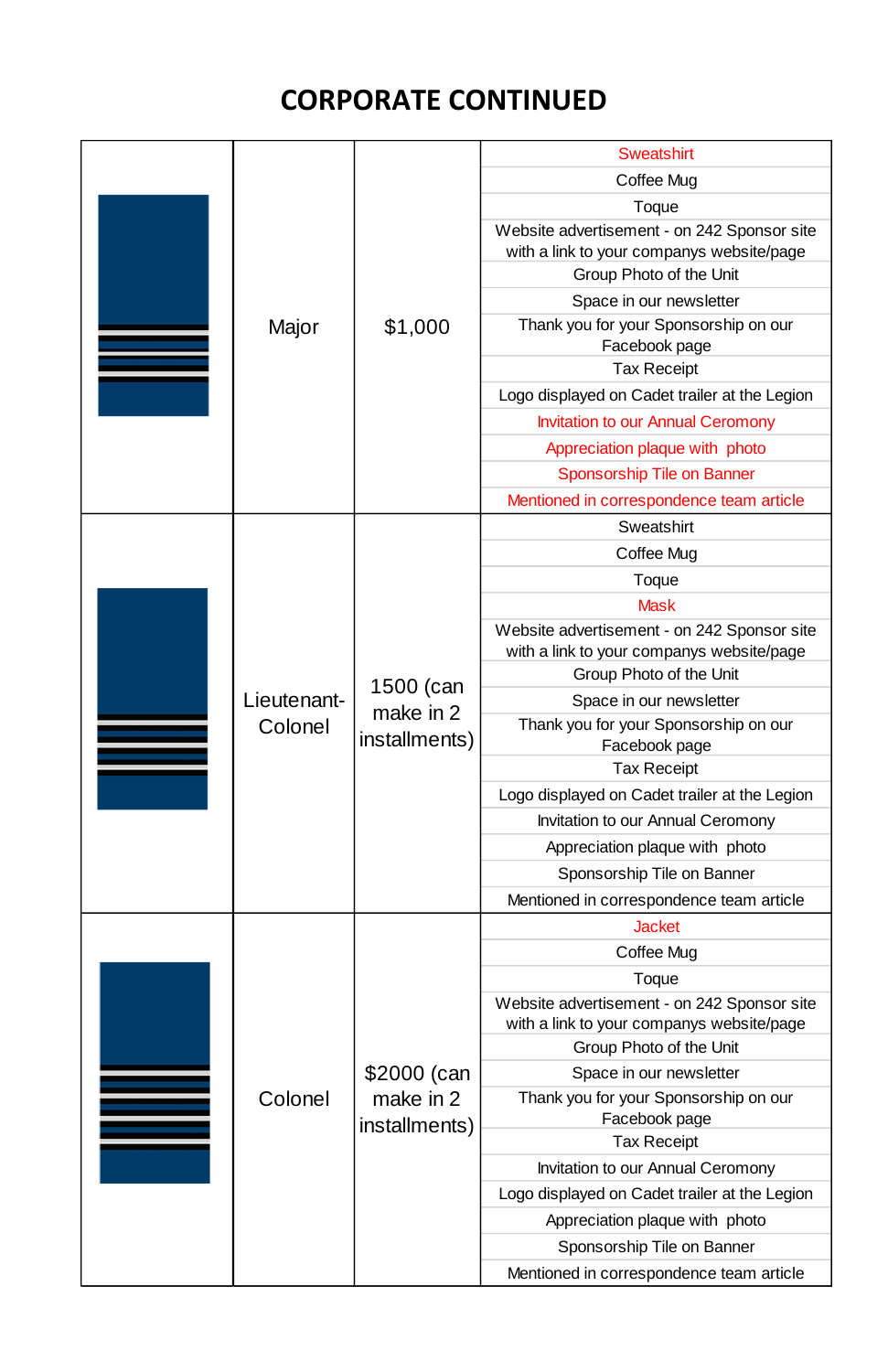## **CORPORATE CONTINUED**

|  | \$2500 (can<br>Brigadier-<br>make in 2<br>General<br>installments) | Jacket                                                 |                                                                                          |
|--|--------------------------------------------------------------------|--------------------------------------------------------|------------------------------------------------------------------------------------------|
|  |                                                                    |                                                        | T-shirt                                                                                  |
|  |                                                                    |                                                        | Coffee Mug                                                                               |
|  |                                                                    |                                                        | Toque                                                                                    |
|  |                                                                    |                                                        | Website advertisement - on 242 Sponsor site<br>with a link to your companys website/page |
|  |                                                                    |                                                        | Group Photo of the Unit                                                                  |
|  |                                                                    |                                                        | Space in our newsletter                                                                  |
|  |                                                                    |                                                        | Thank you for your Sponsorship on our<br>Facebook page                                   |
|  |                                                                    |                                                        | <b>Tax Receipt</b>                                                                       |
|  |                                                                    |                                                        | Logo displayed on Cadet trailer at the Legion                                            |
|  |                                                                    |                                                        | Invitation to our Annual Ceromony                                                        |
|  |                                                                    | Appreciation plaque with photo                         |                                                                                          |
|  |                                                                    |                                                        | Sponsorship Tile on Banner                                                               |
|  |                                                                    |                                                        | Mentioned in correspondence team article                                                 |
|  |                                                                    |                                                        | Jacket                                                                                   |
|  |                                                                    |                                                        | <b>Golf Shirt</b>                                                                        |
|  |                                                                    |                                                        | Coffee Mug x 2                                                                           |
|  |                                                                    |                                                        | Toque                                                                                    |
|  |                                                                    |                                                        | <b>Mask</b>                                                                              |
|  | \$3000 (can<br>Major-<br>make in 3<br>General<br>installments)     |                                                        | Website advertisement - on 242 Sponsor site<br>with a link to your companys website/page |
|  |                                                                    |                                                        | Group Photo of the Unit                                                                  |
|  |                                                                    |                                                        | Space in our newsletter                                                                  |
|  |                                                                    |                                                        | Thank you for your Sponsorship on our<br>Facebook page                                   |
|  |                                                                    |                                                        | <b>Tax Receipt</b>                                                                       |
|  |                                                                    |                                                        | Logo displayed on Cadet trailer at the Legion                                            |
|  |                                                                    |                                                        | Invitation to our Annual Ceromony                                                        |
|  |                                                                    |                                                        | Appreciation plaque with photo                                                           |
|  |                                                                    |                                                        | Sponsorship Tile on Banner                                                               |
|  |                                                                    |                                                        | Mentioned in correspondence team article                                                 |
|  |                                                                    | Award Sponsorship and to Present/ Handout at<br>Annual |                                                                                          |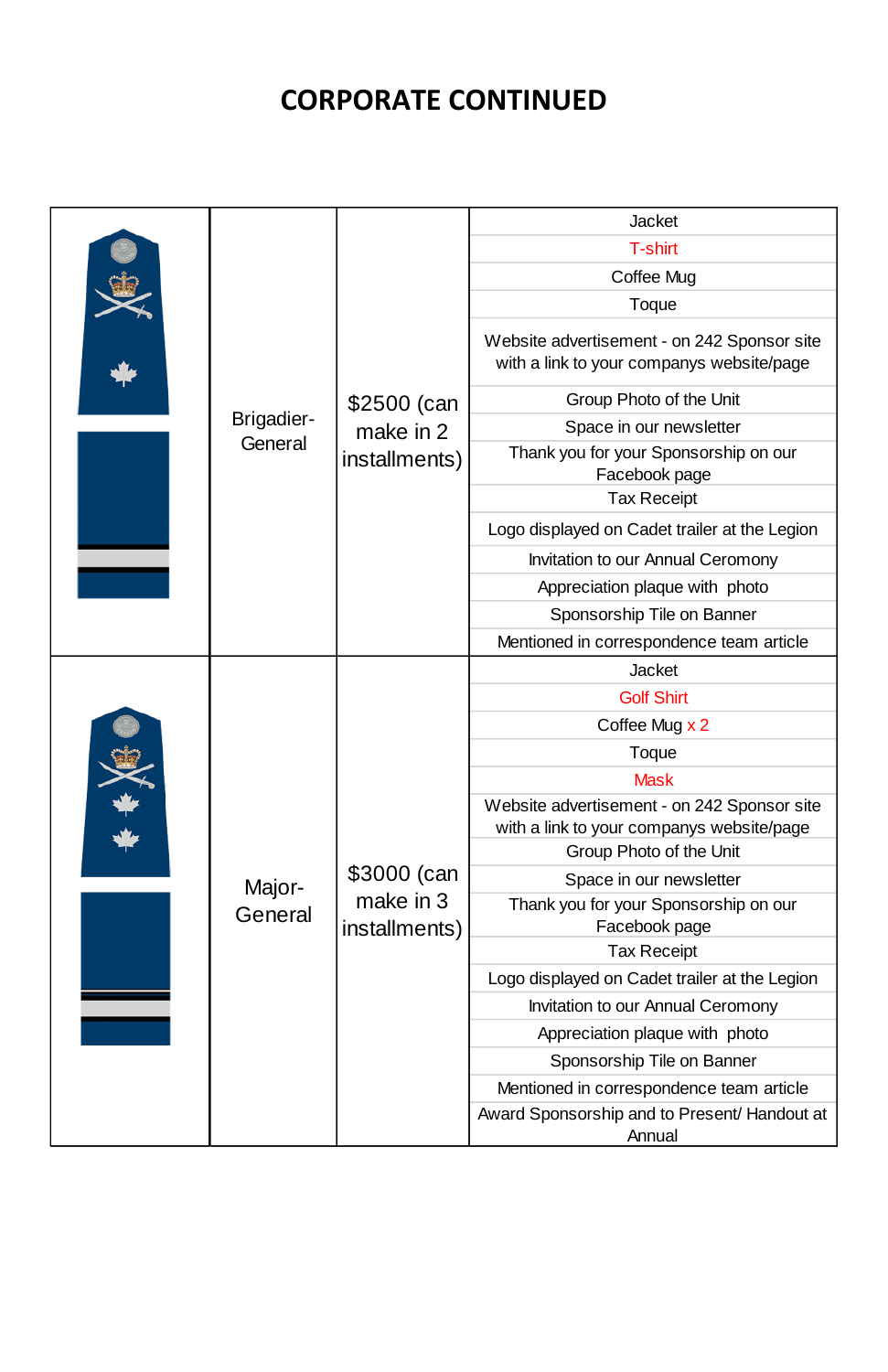## **CORPORATE CONTINUED**

|         | \$4000 (can<br>Lieutenant-<br>make in 3<br>General<br>installments) | <b>Jacket</b>                                 |                                               |
|---------|---------------------------------------------------------------------|-----------------------------------------------|-----------------------------------------------|
|         |                                                                     |                                               | Sweatshirt x 2                                |
|         |                                                                     |                                               | <b>Tshirt</b>                                 |
|         |                                                                     |                                               | Coffee Mug x 2                                |
|         |                                                                     |                                               | Toque x 2                                     |
|         |                                                                     |                                               | Website advertisement - on 242 Sponsor site   |
|         |                                                                     |                                               | with a link to your companys website/page     |
|         |                                                                     |                                               | Group Photo of the Unit                       |
|         |                                                                     |                                               | Space in our newsletter                       |
|         |                                                                     |                                               | Thank you for your Sponsorship on our         |
|         |                                                                     |                                               | Facebook page                                 |
|         |                                                                     |                                               | <b>Tax Receipt</b>                            |
|         |                                                                     |                                               | Logo displayed on Cadet trailer at the Legion |
|         |                                                                     | Invitation to our Annual Ceromony             |                                               |
|         |                                                                     | Appreciation plaque with photo                |                                               |
|         |                                                                     |                                               | Sponsorship Tile on Banner                    |
|         |                                                                     |                                               | Mentioned in correspondence team article      |
|         |                                                                     |                                               | Award Sponsorship and to Present/ Handout at  |
|         |                                                                     |                                               | Annual                                        |
|         |                                                                     |                                               | Jacket x 2                                    |
|         |                                                                     |                                               | Sweatshirt x 2                                |
|         |                                                                     |                                               | Tshirt x 2                                    |
|         |                                                                     |                                               | Coffee Mug x 2                                |
|         |                                                                     |                                               | Touque x 2                                    |
|         |                                                                     |                                               | Website advertisement - on 242 Sponsor site   |
|         |                                                                     |                                               | with a link to your companys website/page     |
|         | \$5000 (can                                                         | Group Photo of the Unit                       |                                               |
|         |                                                                     | Space in our newsletter                       |                                               |
| General |                                                                     | make in 3<br>installments)                    | Thank you for your Sponsorship on our         |
|         |                                                                     |                                               | Facebook page                                 |
|         |                                                                     |                                               | <b>Tax Receipt</b>                            |
|         |                                                                     | Logo displayed on Cadet trailer at the Legion |                                               |
|         |                                                                     |                                               | Invitation to our Annual Ceromony             |
|         |                                                                     |                                               | Appreciation plaque with photo                |
|         |                                                                     |                                               | Sponsorship Tile on Banner                    |
|         |                                                                     |                                               | Mentioned in correspondence team article      |
|         |                                                                     |                                               | Award Sponsorship and to Present/ Handout at  |
|         |                                                                     | Annual                                        |                                               |
|         |                                                                     |                                               | Hand out Aging out Certificates at Annual     |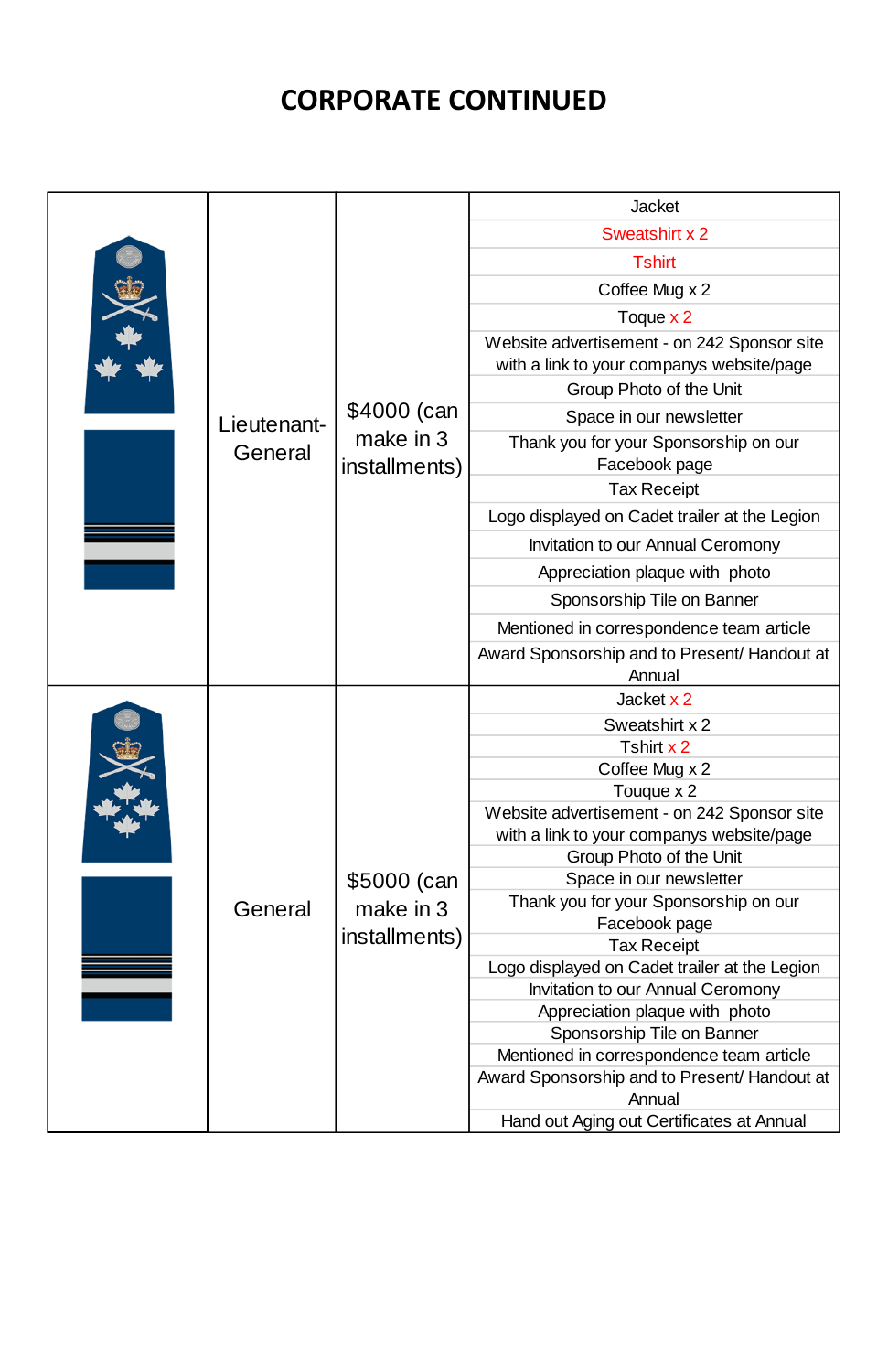#### **242 ROSS FERGUSON ROYAL CANADIAN AIR CADETS**

#### **SPONSORSHIP PROGRAM STEPS**

- **1)** Select the incentive level that works for you
- **2)** Complete the enrolment form in this booklet
- **3)** Choose an incentive plan. You have 2 options:
	- **a.** Take the 242 swag offered at your buy-in level. We would love to see you bragging about your sponsorship!
	- **b.** Opt out of the swag and donate the product value to the Royal Canadian Legion BR 442 in Erin. We will donate the money in your name and increase your tax receipt.
- **4)** Prepare payment as either cash or cheque
- **5)** Contact ssc242erin@gmail.com to make arrangements to get your sponsorship started.

**Do you have questions about 242 Ross Ferguson Air Cadets, where your money is going, or additional ways you can help?**

**Contact the Commanding Officer**

**Doreen Marier**

**Co242erin@gmail.com**

**647.580.8402**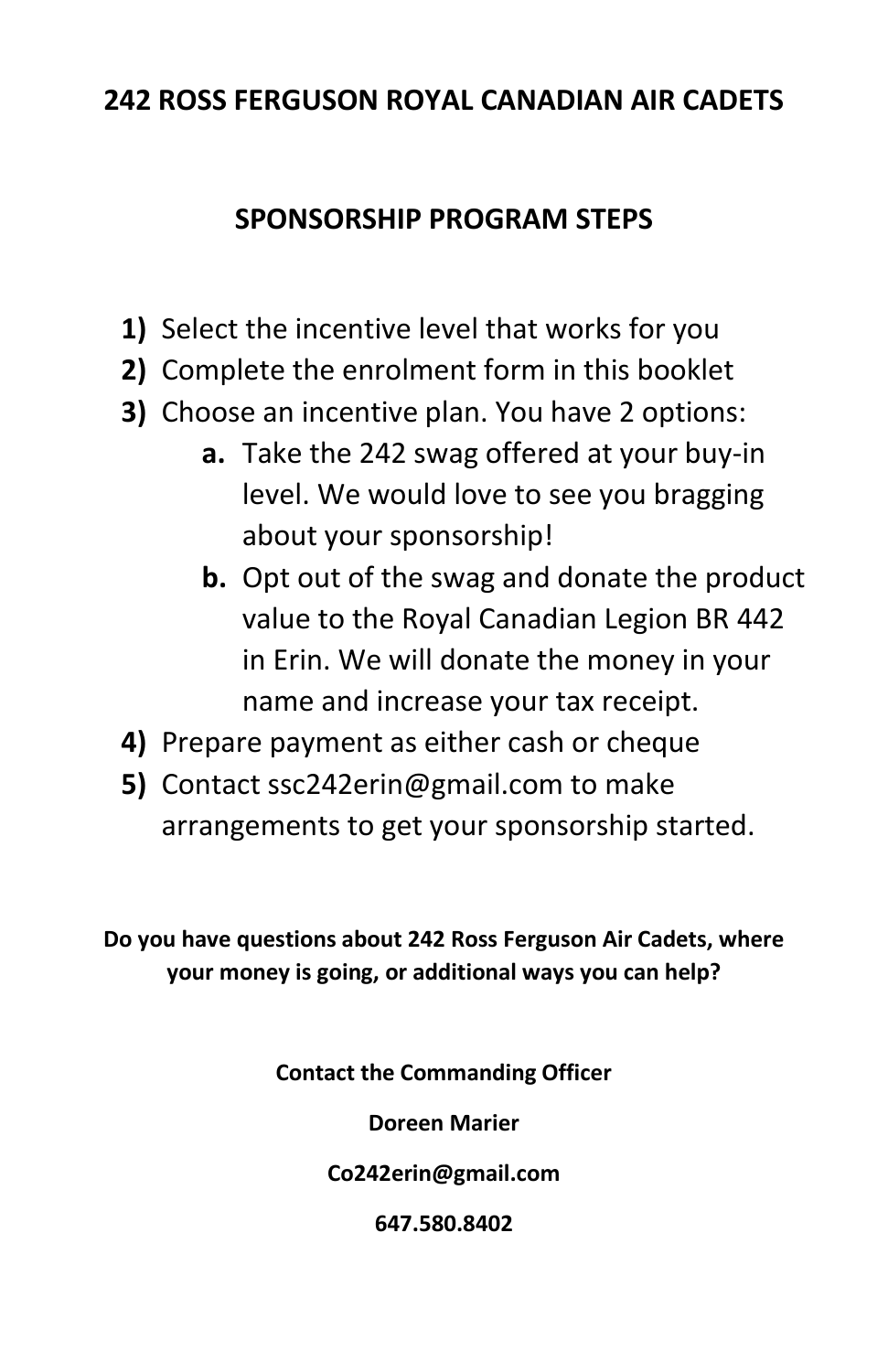# **242 ROSS FERGUSON ROYAL CANADIAN AIR CADETS SPONSORSHIP PROGRAM ENROLMENT FORM**

| <b>Individual</b><br>Corporate                                                                                                          |
|-----------------------------------------------------------------------------------------------------------------------------------------|
| Individual/Corporation<br>Name:                                                                                                         |
| <b>Address</b><br><u> 1989 - Johann Stein, mars an deutscher Stein und der Stein und der Stein und der Stein und der Stein und der</u>  |
| <b>EMAIL:</b>                                                                                                                           |
|                                                                                                                                         |
| <u> 1989 - Johann Barn, mars eta bainar eta bainar eta baina eta baina eta baina eta baina eta baina eta baina e</u><br>Sponsorship \$: |
| <b>Incentive Level</b>                                                                                                                  |
| I can't wait to get my 242 Swag and show it off!                                                                                        |
| I want to donate the value of my swag to the Royal Canadian<br>Legion BR 442 (Erin)                                                     |
| <b>Payment</b>                                                                                                                          |
| Cash<br>Cheque                                                                                                                          |
| Internal use                                                                                                                            |
| Payment received<br>Tax receipt issued                                                                                                  |
|                                                                                                                                         |